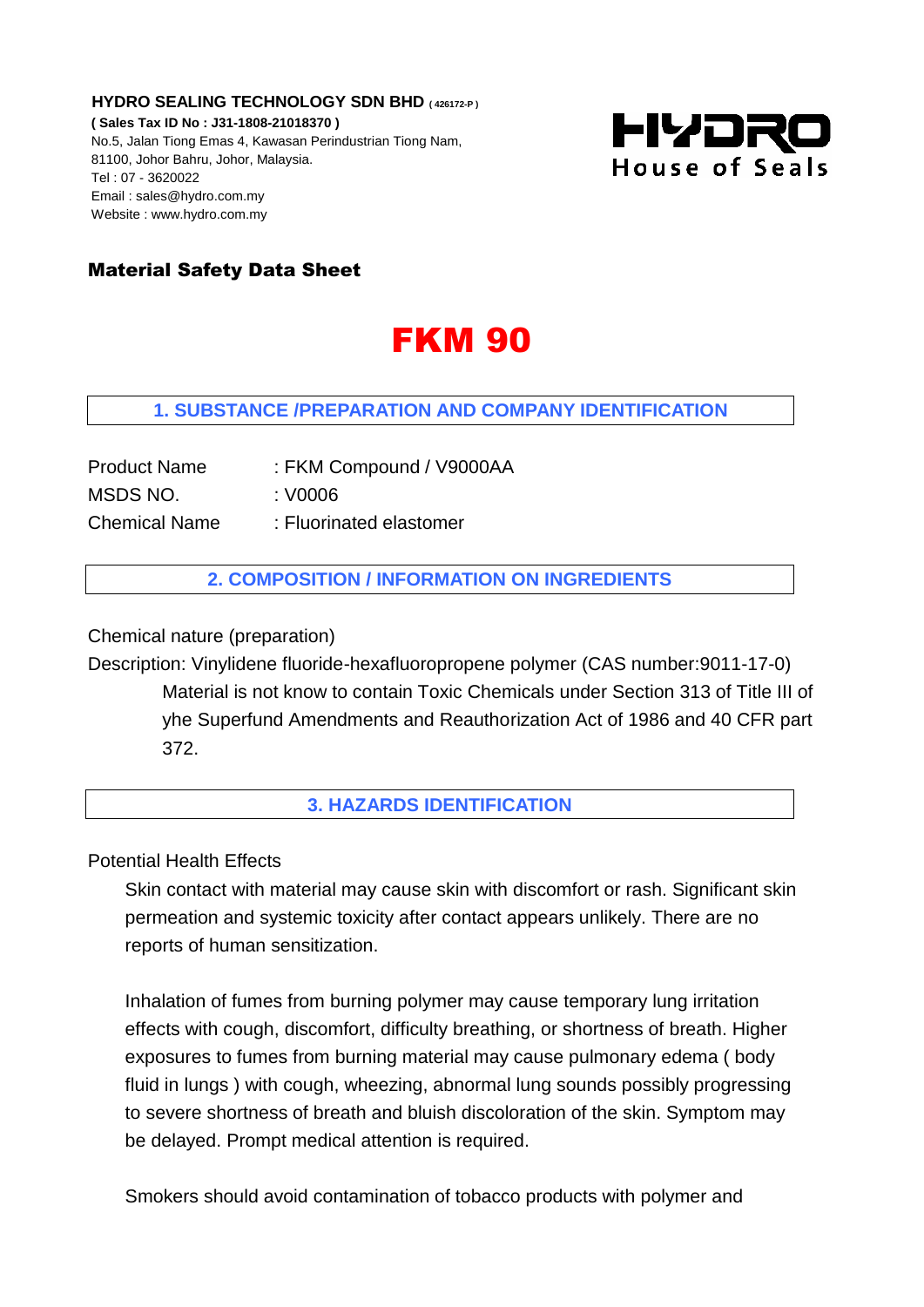should wash their hands before smoking.

Carcinogenicity Information.

None of the components present in this material at concentrations equal to or greater than 0.1% are listed by IARC, NTP, OSHA, or ACGIH as a carcinogen.

## **4. FIRST AID MEASURES**

Inhalation:

If exposed to fumes from overheating or combustion, move to fresh air. Consult a physician if symptoms persist.

Skin contact:

Wash with soap and water.

Eye contact:

Flush eyes with plenty of water. Consult a physician if symptoms persist. Ingestion:

No specific intervention is indicated as compound is not likely to be hazardous by ingestion. Consult a physician if necessary.

## **5. FIRE FIGHTING MEASURES**

Flammable properties

Flash point  $: >204^{\circ}$  (399°F) Method : Open cup

Fire and Explosion hazards:

Hazardous gasses/vapors produced in fire are hydrogen fluoride(HF), carbonyl fluoride, carbon monoxide, low molecular weight fluorocarbons.

Extinguishing Media

Water, Foam, Dry Chemical, CO2

Fire Fighting Instructions

Wear self-contained breathing apparatus. Wear full protective equipment.

Does not burn without an external flame. Protect from hydrogen fluoride fumes which react with water to form hydrofluoric acid. Wear Neoprene gloves when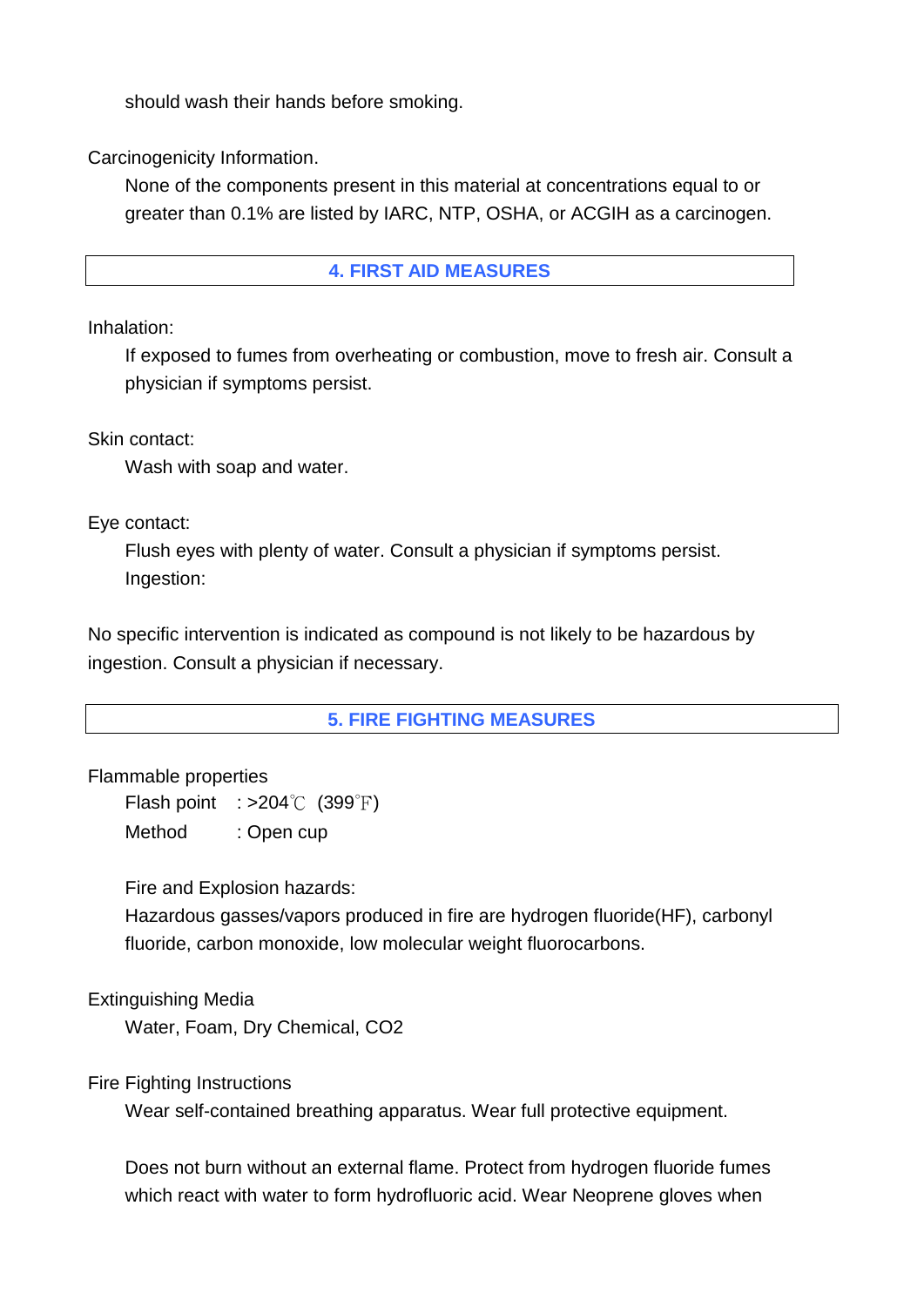handling refuse from a fire.

## **6. ACCIDENTAL RELEASE MEASURES**

Safeguards (Personnel)

Use appropriate PERSONAL PROTECTIVE EQUIPMENT during clean-up.

Spill Clean up: Sweep up to avoid slipping hazard.

## **7. HANDLING AND STORAGE**

Handling: Protect against fire.

Storage: Store in cool and dry place.

## **8. EXPOSURE CONTROLS/PERSONAL PROTECTION**

Engineering Controls

Ventilation: Vapors and fumes liberated from compounds during hot cured processing should be exhausted from work areas to maintain hydrogen fluoride concentration below the PEL.

#### Personal Protective Equipment

Respirators: When temperature Exceed 200 ℃ and ventilation is inadequate to maintain concentration below exposure limits, use a positive pressure air supplied respirator. Air purifying respirators may not provide adequate protection.

Protective Clothing: If there is potential contact with hot/ molten material, wear heat resistant clothing and footwear. Do not touch decomposed parts even when cool. Neoprene gloves recommended.

**9. PHYSICAL AND CHEMICAL PROPERTIES**

Physical Data:

| <b>Melting Point:</b>          | ΝA            |
|--------------------------------|---------------|
| % Volatiles:                   | ΝA            |
| Solubility in Water: Insoluble |               |
| Odor:                          | None          |
| Color:                         | black         |
| Appearance:                    | solid         |
| <b>Special Gravity:</b>        | $1.81 - 1.87$ |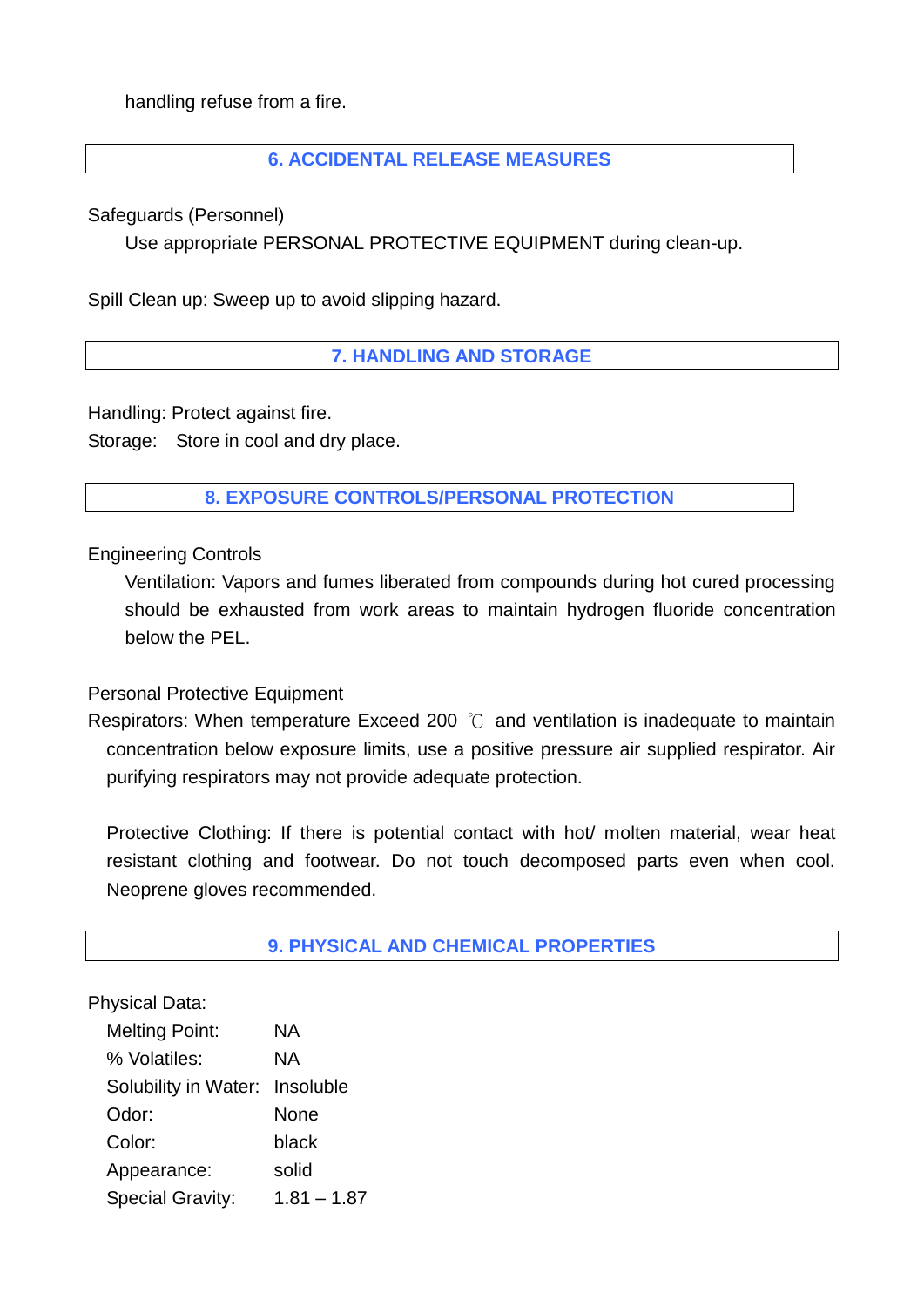Chemical Stability:

Stable at normal temperature and storage condition.

Conditions to avoid:

Temperature above 200 ℃

Incompatibility with other materials:

Incompatibility with finely divided metals such as aluminum.

Compounding with metal powers presents an explosion hazard.

Decomposition:

Hazardous decomposition products: Hydrogen fluoride (HF) and perfluoroolefins.

If the finish part is used or tested at temperature above 316℃, the surface of the parts may contain HF or HF condensate, which may cause severe burns, sometimes with symptoms delayed for several hours. Wear neoprene or PVC(if temperature is below melting point of PVC) gloves when handling parts or equipment after exposure to such high temperatures. If condensate is expected, wash equipment and parts well with limewater(calcium hydroxide solution). Discard gloves after handling degraded these parts.

**11. ECOLOGICAL INFORMATION** 

Ecotoxicological information

Aquatic toxicity:

No information is available. Toxicity is expected to be low based on insolubility in water.

## **12.DISPOSAL CONSIDERATIONS**

Waste disposal

 Preferred options for disposal are (1) recycling, (2) incineration with energy recovery, and (3) landfill. The high fuel value of this product makes option 2 very desirable for material that cannot be recycled, but incinerator must be capable of scrubbing out acidic combustion products. Treatment, storage, transportation, and disposal must be in accordance with applicable federal, state/provincial, and local regulations.